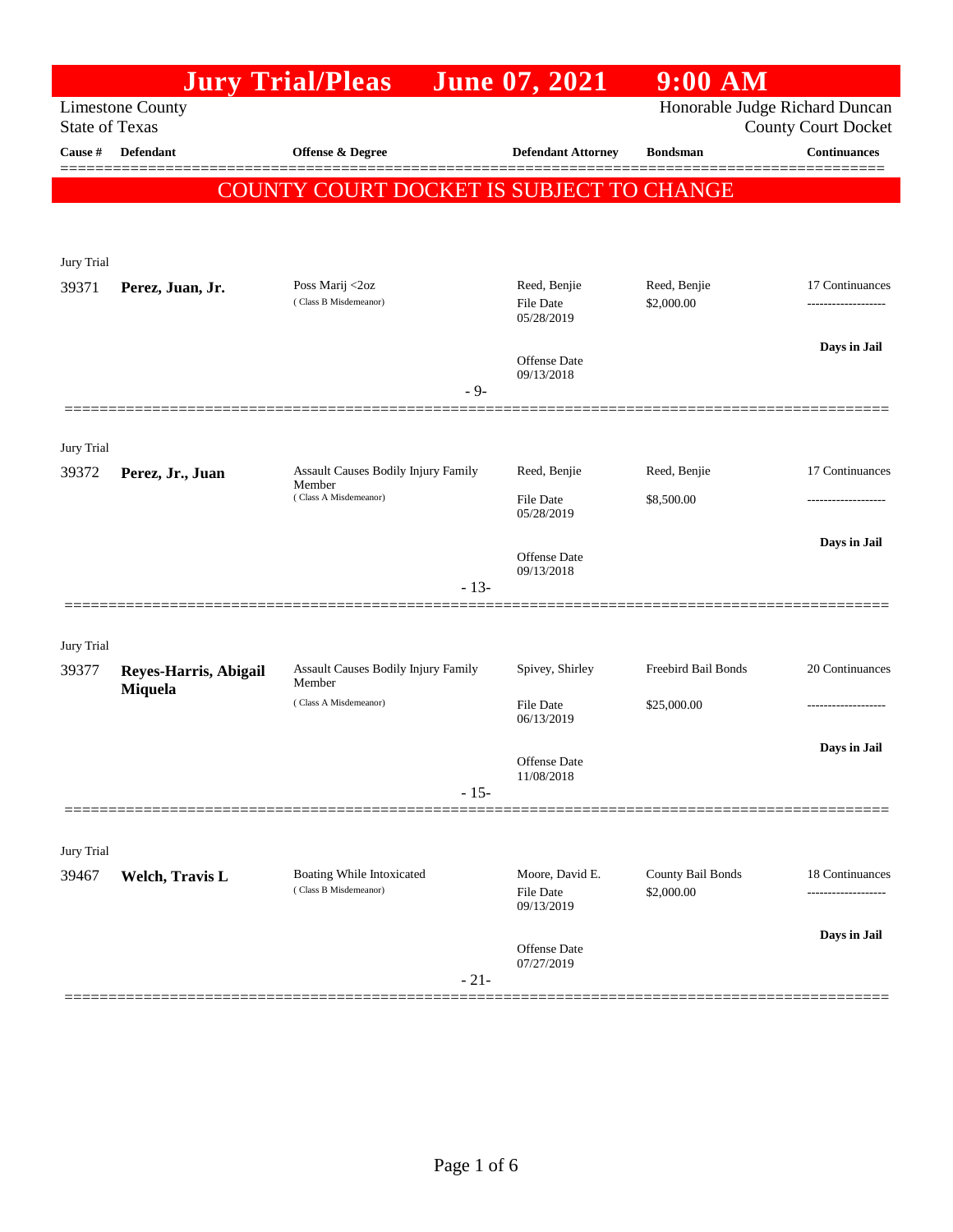|                       |                                       | <b>Jury Trial/Pleas</b>                            |        | June 07, 2021                       | $9:00$ AM                       |                                                              |
|-----------------------|---------------------------------------|----------------------------------------------------|--------|-------------------------------------|---------------------------------|--------------------------------------------------------------|
| <b>State of Texas</b> | <b>Limestone County</b>               |                                                    |        |                                     |                                 | Honorable Judge Richard Duncan<br><b>County Court Docket</b> |
| Cause #               | <b>Defendant</b>                      | <b>Offense &amp; Degree</b>                        |        | <b>Defendant Attorney</b>           | <b>Bondsman</b>                 | <b>Continuances</b>                                          |
|                       |                                       | COUNTY COURT DOCKET IS SUBJECT TO CHANGE           |        |                                     |                                 |                                                              |
|                       |                                       |                                                    |        |                                     |                                 |                                                              |
| Jury Trial            |                                       |                                                    |        |                                     |                                 |                                                              |
| 39505                 | Beachum, Luke                         | Theft Prop >=\$100<\$750                           |        | Spivey, Shirley                     | Personal Bond                   | 5 Continuances                                               |
|                       | Anthony, Sr.                          | (Class B Misdemeanor)                              |        | <b>File Date</b><br>11/05/2019      | \$1,000.00                      | -----------------                                            |
|                       |                                       |                                                    | $-1-$  | Offense Date<br>09/03/2019          |                                 | Days in Jail                                                 |
|                       |                                       |                                                    |        |                                     |                                 |                                                              |
| Jury Trial<br>39508   | Ward, James Ollie                     | Assault Cause Bodily Inj.<br>(Class A Misdemeanor) |        | Spivey, Shirley<br><b>File Date</b> | County Bail Bonds<br>\$3,000.00 | 15 Continuances<br>------------------                        |
|                       |                                       |                                                    |        | 11/06/2019                          |                                 |                                                              |
|                       |                                       |                                                    | $-19-$ | Offense Date<br>07/16/2019          |                                 | Days in Jail                                                 |
|                       |                                       |                                                    |        |                                     |                                 |                                                              |
| Jury Trial            |                                       |                                                    |        |                                     |                                 |                                                              |
| 39582                 | Perez Soto, Edgar<br><b>Francisco</b> | Assault Cause Bodily Inj.                          |        | Reed, Justin                        | County Bail Bonds               | 10 Continuances                                              |
|                       |                                       | (Class A Misdemeanor)                              |        | <b>File Date</b><br>01/28/2020      | \$3,000.00                      | ----------------                                             |
|                       |                                       |                                                    |        | Offense Date<br>11/29/2019          |                                 | Days in Jail                                                 |
|                       |                                       |                                                    | $-11-$ |                                     |                                 |                                                              |
| Jury Trial            |                                       |                                                    |        |                                     |                                 |                                                              |
| 39583                 | Perez Soto, Edgar<br>Francisco        | Criminal Mischief >=\$100<\$750                    |        | Reed, Justin                        | County Bail Bonds               | 10 Continuances                                              |
|                       |                                       | (Class B Misdemeanor)                              |        | <b>File Date</b><br>01/28/2020      | \$1,000.00                      |                                                              |
|                       |                                       |                                                    | $-12-$ | <b>Offense Date</b><br>11/29/2019   |                                 | Days in Jail                                                 |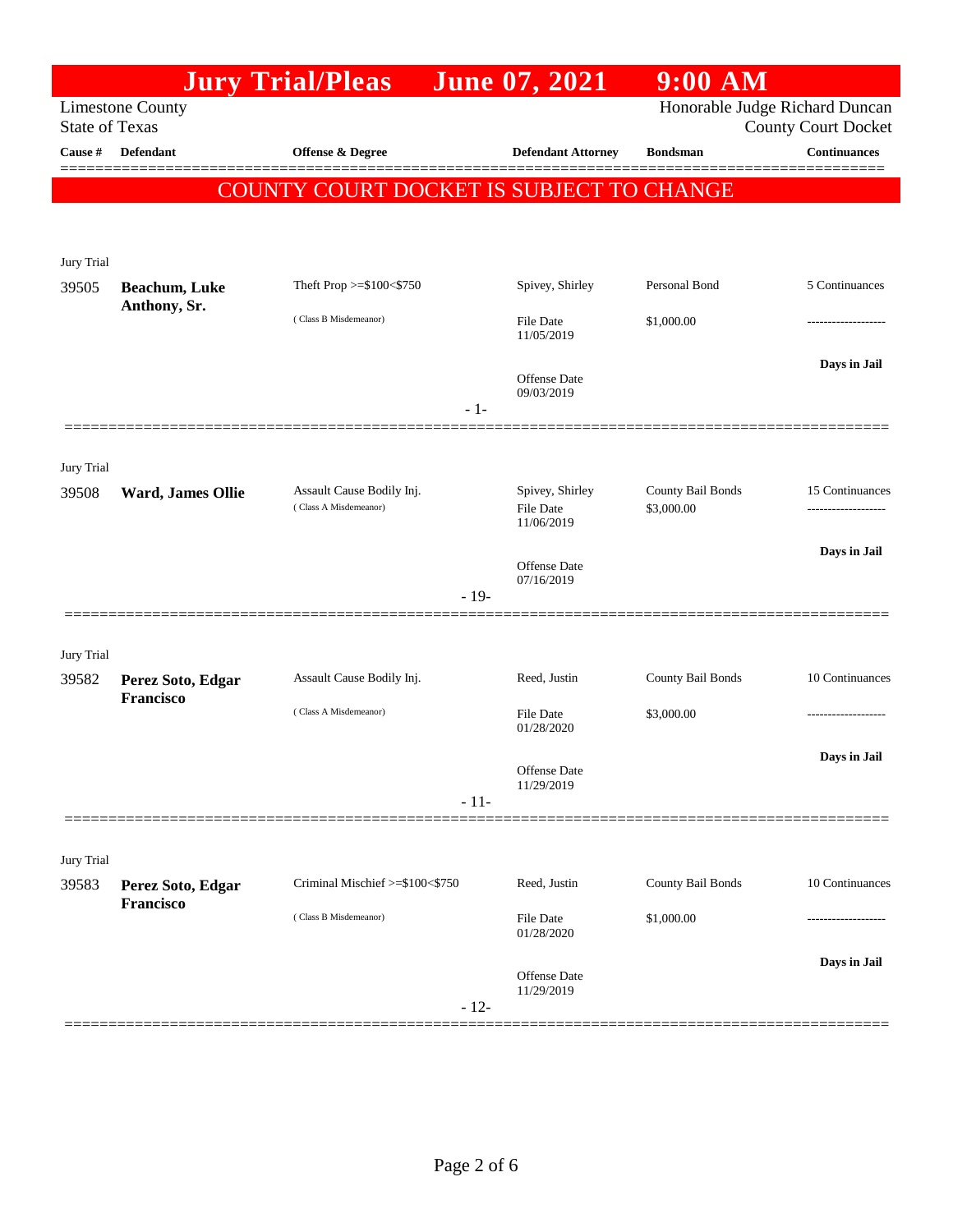|                       |                                         | <b>Jury Trial/Pleas</b>                       |       | <b>June 07, 2021</b>              | $9:00$ AM                |                                                              |
|-----------------------|-----------------------------------------|-----------------------------------------------|-------|-----------------------------------|--------------------------|--------------------------------------------------------------|
| <b>State of Texas</b> | <b>Limestone County</b>                 |                                               |       |                                   |                          | Honorable Judge Richard Duncan<br><b>County Court Docket</b> |
| Cause #               | <b>Defendant</b>                        | <b>Offense &amp; Degree</b>                   |       | <b>Defendant Attorney</b>         | <b>Bondsman</b>          | <b>Continuances</b>                                          |
|                       |                                         | COUNTY COURT DOCKET IS SUBJECT TO CHANGE      |       |                                   |                          |                                                              |
|                       |                                         |                                               |       |                                   |                          |                                                              |
| Jury Trial            |                                         |                                               |       |                                   |                          |                                                              |
| 39588                 | <b>Lilley, Tony Keith</b>               | Driving While Intoxicated 2nd                 |       | Moore, David E.                   | County Bail Bonds        | 11 Continuances                                              |
|                       |                                         | (Class A Misdemeanor)                         |       | File Date<br>02/06/2020           | \$2,000.00               | -------------------                                          |
|                       |                                         |                                               |       | Offense Date                      |                          | Days in Jail                                                 |
|                       |                                         |                                               | $-8-$ | 10/14/2019                        |                          |                                                              |
|                       |                                         |                                               |       |                                   |                          |                                                              |
| Jury Trial            |                                         |                                               |       |                                   |                          |                                                              |
| 39590                 | <b>Brasher, Robert</b><br><b>Newton</b> | Speeding                                      |       | McMahan, Kelly R                  | McMahan, Kelly R         | 12 Continuances                                              |
|                       |                                         | (Misdemeanor Traffic)                         |       | File Date<br>02/14/2020           | \$112.90                 |                                                              |
|                       |                                         |                                               |       |                                   |                          | Days in Jail                                                 |
|                       |                                         |                                               |       | <b>Offense</b> Date<br>08/14/2019 |                          |                                                              |
|                       |                                         |                                               | $-2-$ |                                   |                          |                                                              |
| Jury Trial            |                                         |                                               |       |                                   |                          |                                                              |
| 39618                 | <b>Guest, Andrew Chase</b>              | Unlawful Restraint                            |       | Sanders, Raymond L.               | <b>County Bail Bonds</b> | 9 Continuances                                               |
|                       |                                         | (Class A Misdemeanor)                         |       | File Date<br>03/19/2020           | \$3,000.00               | -------------------                                          |
|                       |                                         |                                               |       | Offense Date                      |                          | Days in Jail                                                 |
|                       |                                         |                                               | $-7-$ | 02/16/2020                        |                          |                                                              |
|                       |                                         |                                               |       |                                   |                          |                                                              |
| Jury Trial            |                                         |                                               |       |                                   |                          |                                                              |
| 39645                 | <b>Ferguson, Dustin Clay</b>            | Assault Causes Bodily Injury Family<br>Member |       | Reed, Justin                      | Reed, Justin             | 8 Continuances                                               |
|                       |                                         | (Class A Misdemeanor)                         |       | File Date<br>04/09/2020           | \$3,000.00               | .                                                            |
|                       |                                         |                                               |       | <b>Offense</b> Date               |                          | Days in Jail                                                 |
|                       |                                         |                                               | $-6-$ | 01/29/2020                        |                          |                                                              |
|                       |                                         |                                               |       |                                   |                          |                                                              |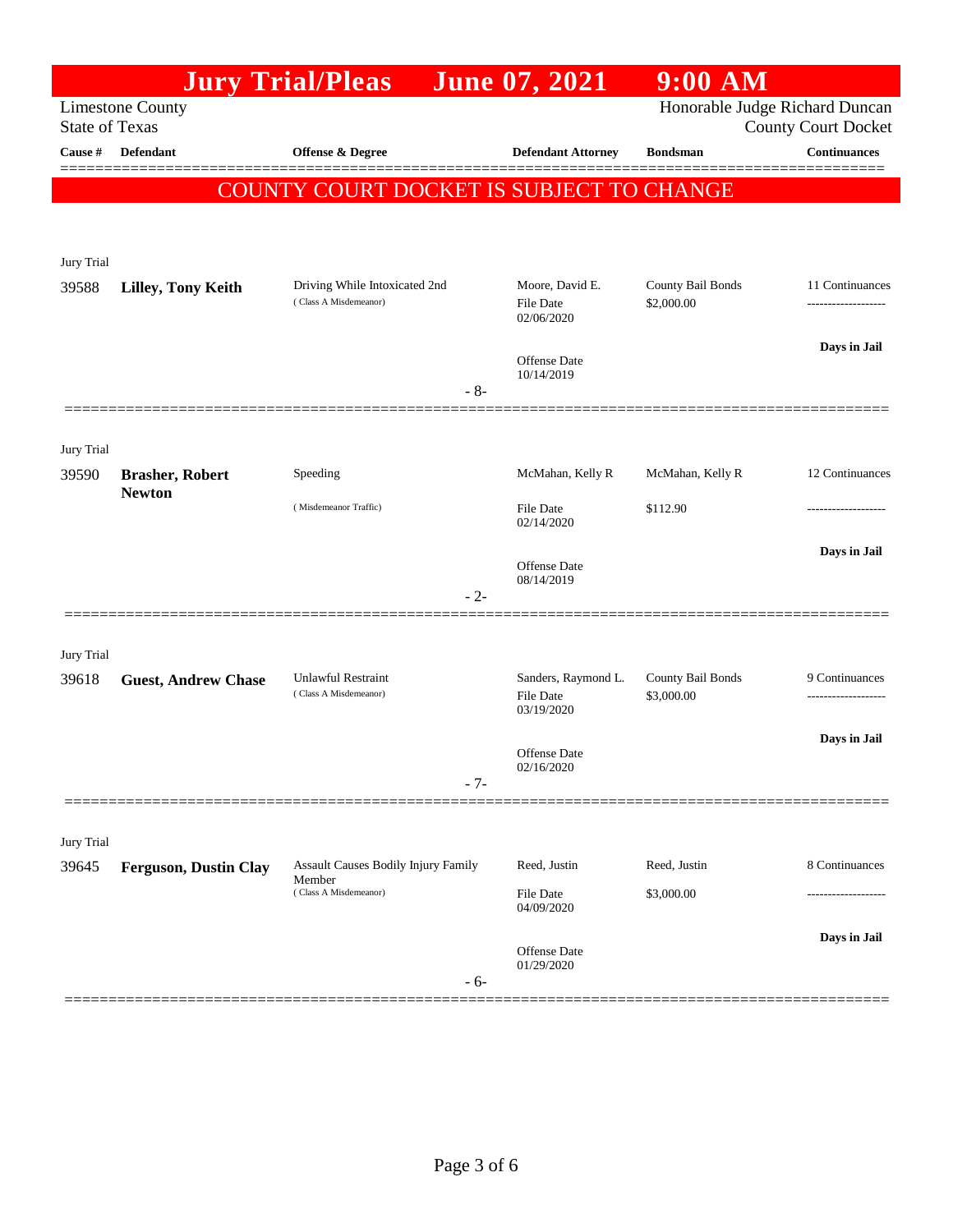|                       |                         | <b>Jury Trial/Pleas</b>                                                       | <b>June 07, 2021</b>                | $9:00$ AM                         |                            |
|-----------------------|-------------------------|-------------------------------------------------------------------------------|-------------------------------------|-----------------------------------|----------------------------|
| <b>State of Texas</b> | <b>Limestone County</b> |                                                                               |                                     | Honorable Judge Richard Duncan    | <b>County Court Docket</b> |
| Cause #               | <b>Defendant</b>        | <b>Offense &amp; Degree</b>                                                   | <b>Defendant Attorney</b>           | <b>Bondsman</b>                   | <b>Continuances</b>        |
|                       |                         | COUNTY COURT DOCKET IS SUBJECT TO CHANGE                                      |                                     |                                   |                            |
|                       |                         |                                                                               |                                     |                                   |                            |
| Jury Trial            |                         |                                                                               |                                     |                                   |                            |
| 39669                 | Ward, James Ollie       | Assault Against Elderly Or Disabled<br>Individual                             | Spivey, Shirley                     | County Bail Bonds                 | 6 Continuances             |
|                       |                         | (Class A Misdemeanor)                                                         | <b>File Date</b><br>05/13/2020      | \$3,000.00                        |                            |
|                       |                         |                                                                               | Offense Date                        |                                   | Days in Jail               |
|                       |                         | $-20-$                                                                        | 07/24/2019                          |                                   |                            |
|                       |                         |                                                                               |                                     |                                   |                            |
| Jury Trial            |                         |                                                                               |                                     |                                   |                            |
| 39703                 | Rockey, Melvin          | <b>Assault Causes Bodily Injury Family</b><br>Member<br>(Class A Misdemeanor) | Moore, David E.                     | Personal Bond                     | 8 Continuances             |
|                       |                         |                                                                               | <b>File Date</b><br>07/07/2020      | \$5000.00                         | -----------------          |
|                       |                         |                                                                               | <b>Offense</b> Date                 |                                   | Days in Jail               |
|                       |                         | $-16-$                                                                        | 10/29/2019                          |                                   |                            |
|                       |                         |                                                                               |                                     |                                   |                            |
| Jury Trial            |                         | <b>Assault Causes Bodily Injury Family</b>                                    |                                     | Personal Bond                     | 8 Continuances             |
| 39704                 | Rockey, Melvin          | Member<br>(Class A Misdemeanor)                                               | Moore, David E.<br><b>File Date</b> | \$5000.00                         |                            |
|                       |                         |                                                                               | 07/07/2020                          |                                   |                            |
|                       |                         |                                                                               | Offense Date<br>10/29/2019          |                                   | Days in Jail               |
|                       |                         | $-17-$                                                                        |                                     |                                   |                            |
|                       |                         |                                                                               |                                     |                                   |                            |
| Jury Trial<br>39723   | Perez, Manuel Antonio   | Driving While Intoxicated Bac $>= 0.15$                                       | Diaz, Carlos C                      | Freebird Bail Bonds<br>\$2,000.00 | 7 Continuances             |
|                       |                         | (Class A Misdemeanor)                                                         | <b>File Date</b><br>07/28/2020      |                                   |                            |
|                       |                         |                                                                               |                                     |                                   | Days in Jail               |
|                       |                         | $-10-$                                                                        | <b>Offense</b> Date<br>03/09/2019   |                                   |                            |
|                       |                         |                                                                               |                                     |                                   |                            |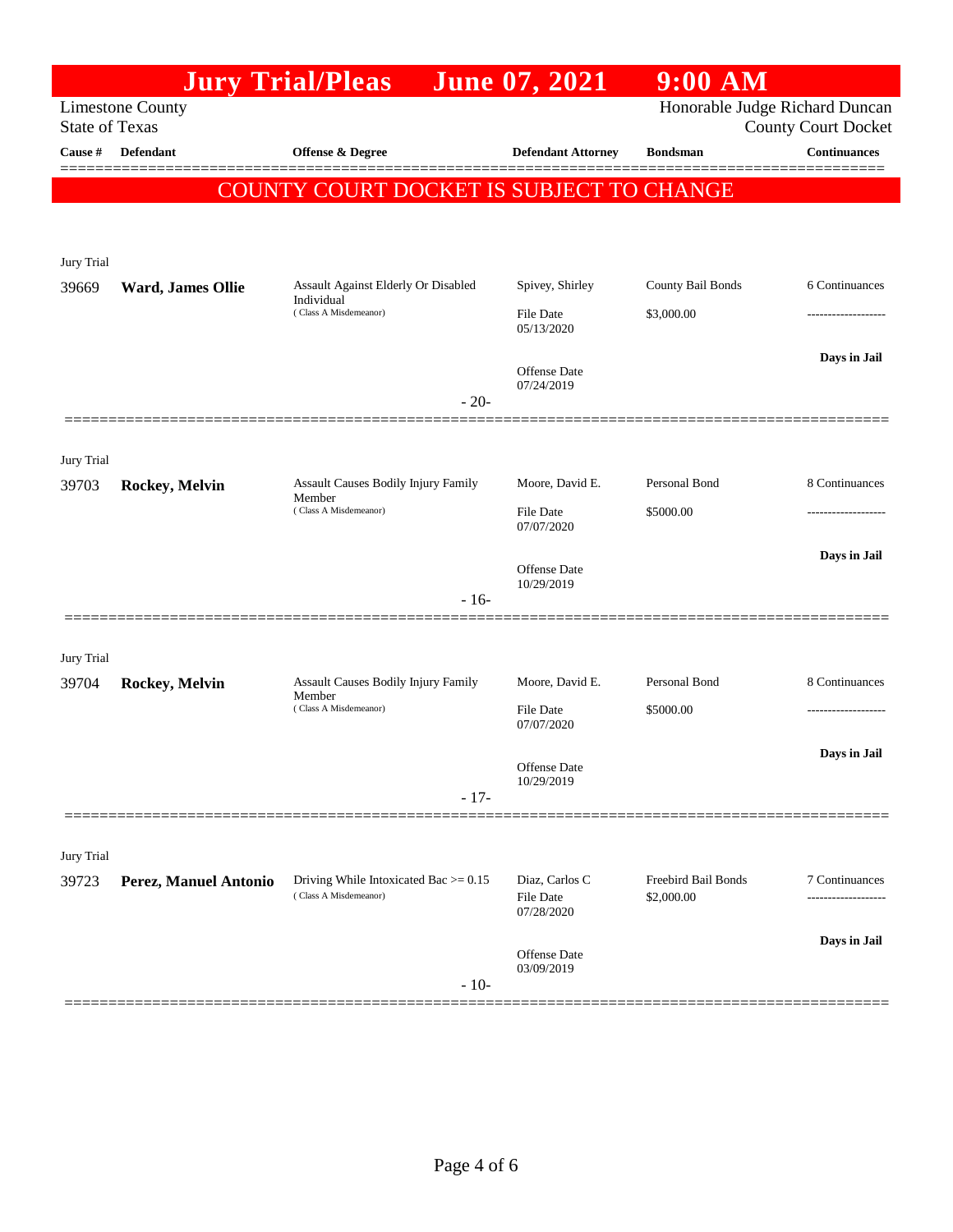| <b>June 07, 2021</b><br><b>Jury Trial/Pleas</b><br><b>Limestone County</b><br><b>State of Texas</b><br>Cause #<br><b>Defendant</b><br><b>Offense &amp; Degree</b><br><b>Defendant Attorney</b><br><b>Bondsman</b> | Honorable Judge Richard Duncan<br><b>County Court Docket</b><br><b>Continuances</b> |
|-------------------------------------------------------------------------------------------------------------------------------------------------------------------------------------------------------------------|-------------------------------------------------------------------------------------|
|                                                                                                                                                                                                                   |                                                                                     |
|                                                                                                                                                                                                                   |                                                                                     |
| 'Y COURT DOCKET IS SUBJECT TO CHANGE<br>COUNT                                                                                                                                                                     |                                                                                     |
|                                                                                                                                                                                                                   |                                                                                     |
|                                                                                                                                                                                                                   |                                                                                     |
| Jury Trial<br>Resist Arrest Search Or Transport                                                                                                                                                                   | County Bail Bonds<br>4 Continuances                                                 |
| 39757<br><b>Torres, Michael</b><br>(Class A Misdemeanor)<br><b>File Date</b><br>\$3,000.00<br>10/30/2020                                                                                                          | -------------------                                                                 |
| Offense Date                                                                                                                                                                                                      | Days in Jail                                                                        |
| 07/16/2020<br>$-18-$                                                                                                                                                                                              |                                                                                     |
|                                                                                                                                                                                                                   |                                                                                     |
| Jury Trial                                                                                                                                                                                                        |                                                                                     |
| Tkach, Todd E.<br>Tkach, Todd E.<br>Fail To Give 1/2 Roadway (Meeting<br>39758<br><b>Reed, Doyle Lewis</b><br>Oncoming Vehicle)                                                                                   | 5 Continuances                                                                      |
| (Misdemeanor Traffic)<br><b>File Date</b><br>\$190.00<br>11/03/2020                                                                                                                                               |                                                                                     |
| Offense Date                                                                                                                                                                                                      | Days in Jail                                                                        |
| 05/20/2020<br>$-14-$                                                                                                                                                                                              |                                                                                     |
|                                                                                                                                                                                                                   |                                                                                     |
| Jury Trial                                                                                                                                                                                                        |                                                                                     |
| Resist Arrest Search Or Transport<br>Reed, Justin<br>39766<br>Duke, Christopher                                                                                                                                   | County Bail Bonds<br>5 Continuances                                                 |
| Lynn<br>(Class A Misdemeanor)<br><b>File Date</b><br>\$3,000.00<br>11/05/2020                                                                                                                                     |                                                                                     |
|                                                                                                                                                                                                                   | Days in Jail                                                                        |
| Offense Date<br>08/10/2020                                                                                                                                                                                        |                                                                                     |
| $-3-$                                                                                                                                                                                                             |                                                                                     |
| Jury Trial                                                                                                                                                                                                        |                                                                                     |
| Unl Carrying Weapon<br>Reed, Justin<br>39767<br>Duke, Christopher                                                                                                                                                 | County Bail Bonds<br>5 Continuances                                                 |
| Lynn<br>(Class A Misdemeanor)<br><b>File Date</b><br>\$3,000.00<br>11/05/2020                                                                                                                                     |                                                                                     |
|                                                                                                                                                                                                                   | Days in Jail                                                                        |
| Offense Date<br>08/10/2020<br>- 4-                                                                                                                                                                                |                                                                                     |